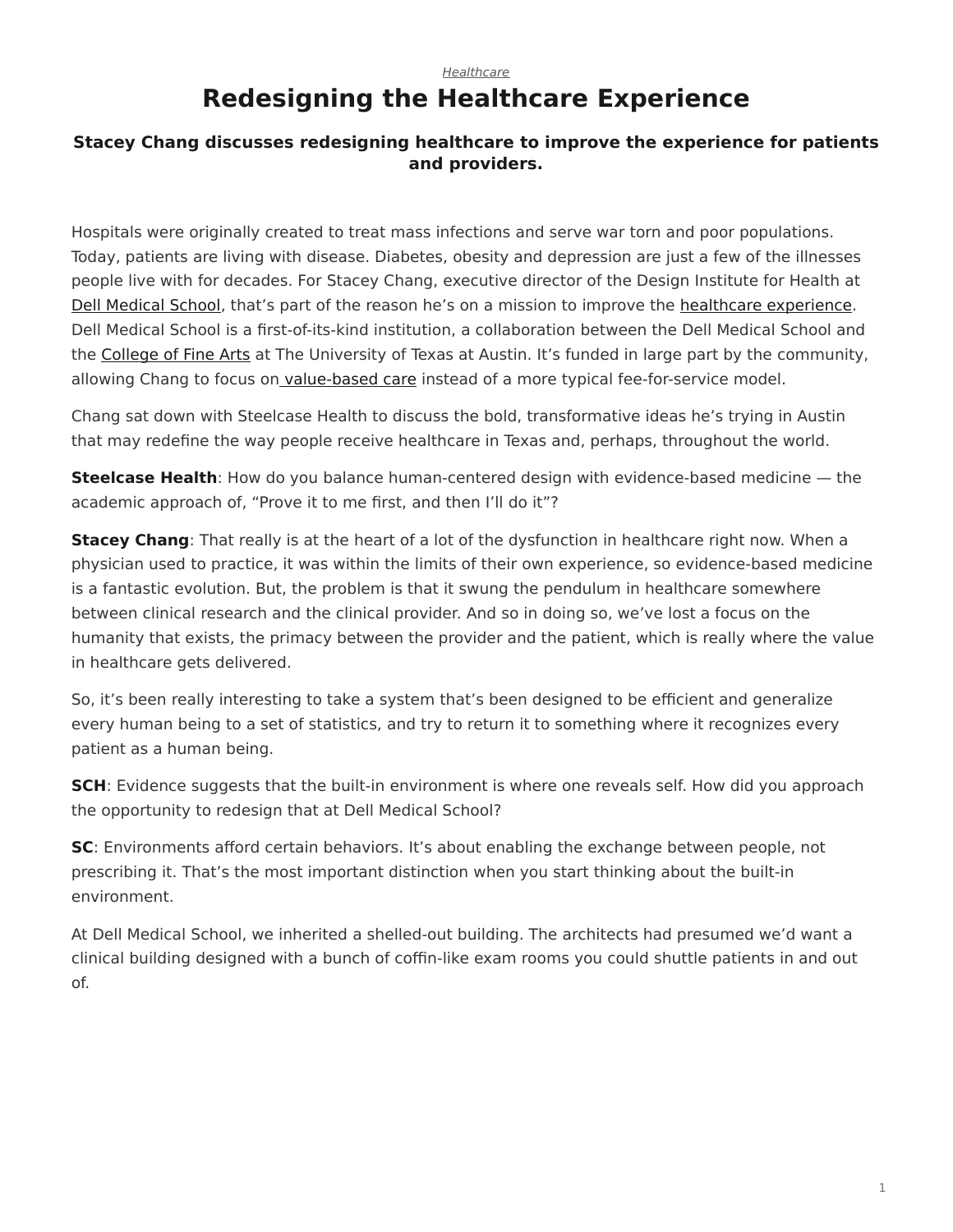But what makes Austin unique is that the underserved population wasn't interested in a fee-for-service system. They wanted a value-based care system where the system gets paid only when they make a positive outcome. So, the Dean suggested the architects pull us into the design process. We were very thoughtful about the experience of the patient in the space.

**SCH**: How does that environment support your model of care?

**SC:** It's remarkably different. Our appointments with patients don't last 10 minutes. They last between 45 minutes to an hour and a half. The teams huddle and know what their intent is for the patient's visit beforehand to really advance care for that patient in a single visit. They might get a history and physical, diagnosis and maybe start of therapy all in one visit. So, we had to design the building to accommodate that.

**SCH**: Environment can signal a whole new way of doing things, without saying a word, right?

**SC**: Folks walk into the space now and they're like, "This doesn't feel like a clinic." And our response is, "Yeah, that's exactly the point." It doesn't feel like walking into "The Matrix," which is what it feels like when you walk into most healthcare systems. That creates all kinds of anxiety for the patient. We want the patients to make a lot of decisions, to empower them.

**SCH**: As part of your work with the Design Institute, you're also working to redesign healthcare outside of the clinical environment. Why?

**SC:** If we're really going to address the modern nature of diseases — diabetes, obesity, hypertension, depression — we've got to move the venue of care to where people actually are.

Instead of going to a clinic where you get treated, what does it mean to be treated for your disease when you're in a community center? A town square? When you go get food at the farmer's market and you interact with your neighbors? What does it mean then to actually deliver care in those venues? So those are the things that we're really thinking about now. Because primary care as we know it is going to evolve pretty dramatically. Especially for the kind of underserved population that we are focused on. It's really not the medical determinants of care that matter, it's all the other social determinants – access to food, transportation, economic empowerment and more.

**SCH**: What are you exploring in terms of technology to transform the experience of the clinicians or the patients you see in your practice or across the world?

**SC**: We're looking at the role of augmented reality. If we can start to introduce technology into the world we know now, it can start to shift our behaviors and our perspectives and our knowledge in more subtle and encouraging ways, ones that aren't quite such a distinct experience from life. Would we make poor decisions all the time with regard to our health, if we were getting nudged in ways we almost don't even notice?

I just read something that suggests we're going to be wearing ear buds 24/7 in five years. Everything will be channeled through our ears. If that's the case, how do we use that mechanism to augment our lived experience and nudge us in ways that are actually more healthy? Eating, exercise, our social relationships and mental health, all of those things are opportunities.